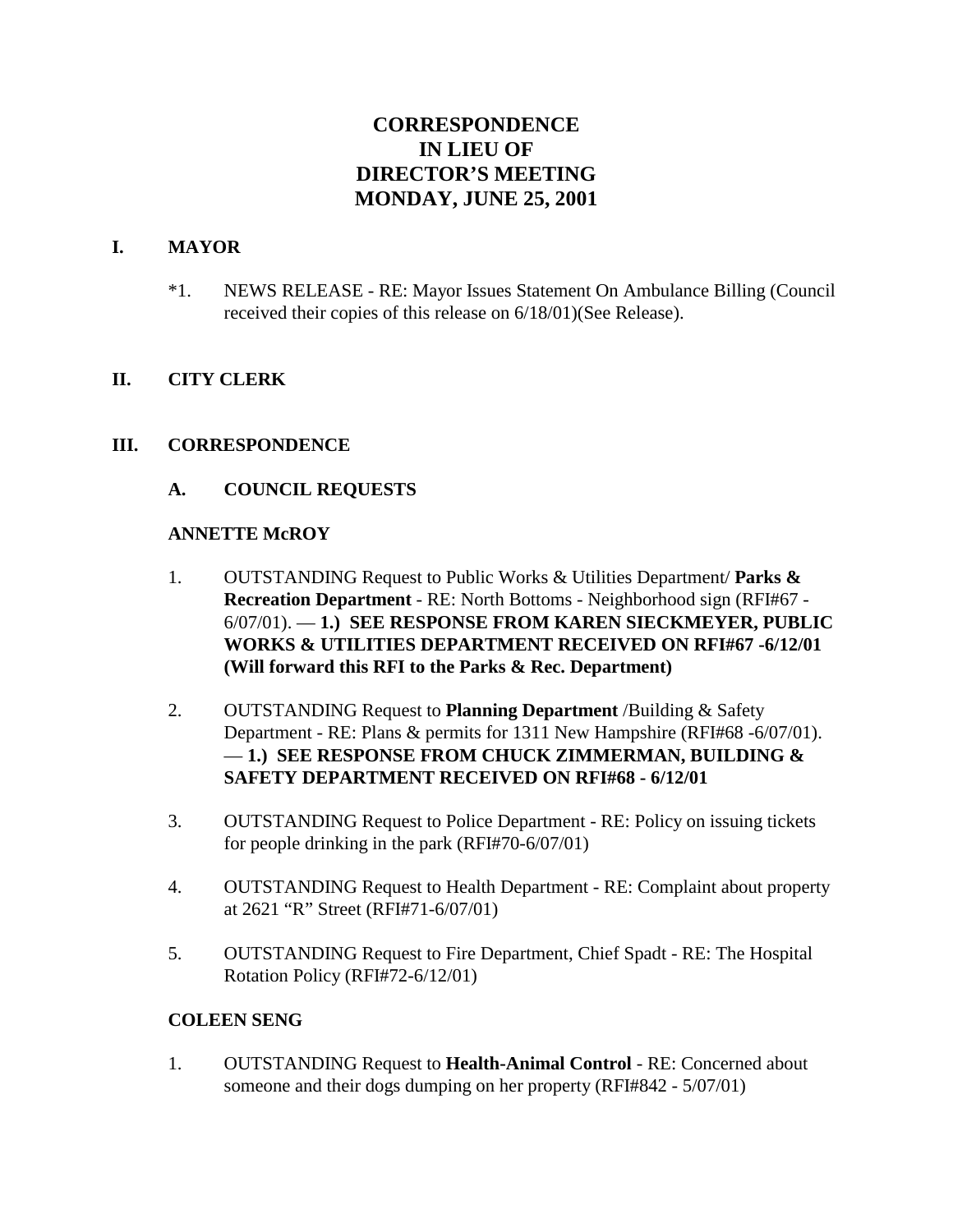- 2. OUTSTANDING Request to Public Works & Utilities Department RE: Concerns about a couple of things - sidewalk, tree & alley (RFI#846 -  $6/04/01$ ). — **1.) SEE RESPONSE FROM HARRY KROOS, PUBLIC WORKS & UTILITIES DEPARTMENT RECEIVED ON RFI#846 - 6/15/01**
- 3. OUTSTANDING Request to Fire Department RE: Concerns about "cameras" at intersections (RFI#847 - 6/04/01)
- 4. OUTSTANDING Request to Public Works & Utilities Department RE: The sidewalks around Kahoa Park (RFI#849 - 6/04/01). — **1.) SEE RESPONSE FROM HARRY KROOS, PUBLIC WORKS & UTILITIES DEPARTMENT RECEIVED ON RFI#849 - 6/15/01**
- 5. OUTSTANDING Request to Public Works & Utilities Department RE: Wants Bill Nass to respond to her phone calls (RFI#853-6/11/01). — **1.) SEE RESPONSE FROM BILL NASS, PUBLIC WORKS & UTILITIES DEPARTMENT RECEIVED ON RFI#853 - 6/15/01**
- 6. OUTSTANDING Request to Finance Department/ Public Works & Utilities Department - RE: Parking fines & water purification (RFI#854-6/11/01). — **1.) SEE RESPONSE FROM STEVE HUBKA, BUDGET OFFICER (Finance) RECEIVED ON RFI#854 - 6/13/01 — 2.) SEE RESPONSE FROM JERRY OBRIST, PUBLIC WORKS & UTILITIES DEPARTMENT RECEIVED ON RFI#854 - 6/15/01**
- 7. OUTSTANDING Request to Police Department RE: Suggestion for Police writing tickets around Northeast High School (RFI#855-6/11/01)
- 8. OUTSTANDING Request to Public Works & Utilities Department RE: Street resurfacing (RFI#856-6/11/01). — **1.) SEE RESPONSE FROM JIM VISGER, PUBLIC WORKS & UTILITIES DEPARTMENT RECEIVED ON RFI#856 - 6/19/01**
- 9. Request to Public Works & Utilities Department, Allan Abbott/Weed Control, Russell Shultz - RE: The City Weed Ordinance (RFI#858 - 6/19/01)
- 10. Request to Building & Safety Department/ OR Planning Department RE: Complaint about the smell behind her house (RFI#859 - 6/19/01)

# **JON CAMP**

1. OUTSTANDING Request to Don Herz, Finance Director/Fire Chief Mike Spadt – RE: Reports on the Lincoln Fire and Rescue revenue and activity (RFI#58- 5/25/01). — **1.) SEE RESPONSE FROM DON HERZ, FINANCE DIRECTOR RECEIVED ON RFI#58 - 6/20/01**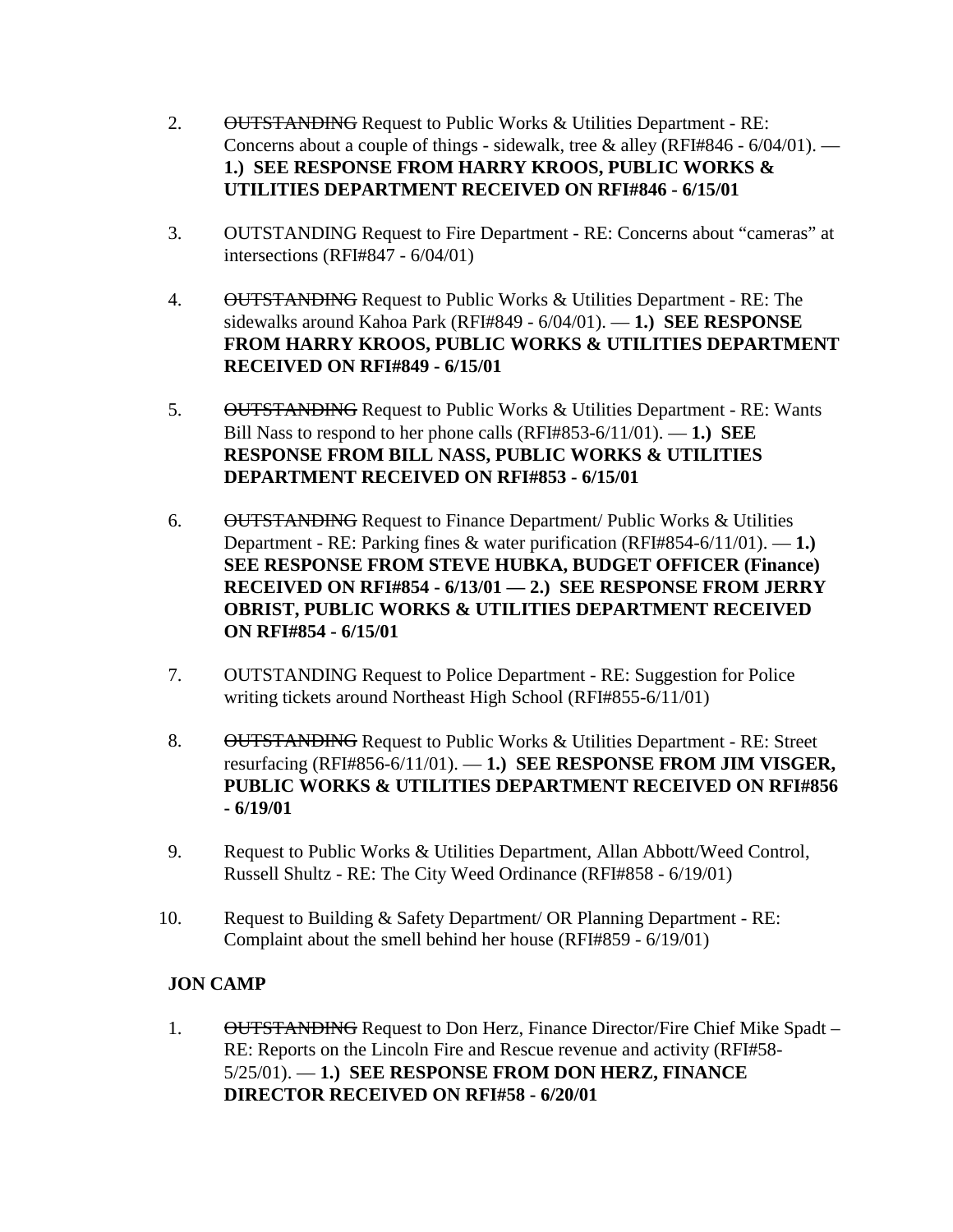- 2. Request to Georgia Glass, Personnel Director RE: Lincoln Fire and Rescue (RFI#59 - 6/21/01)
- 3. Request to Dana Roper, City Attorney RE: Lincoln Fire and Rescue (RFI#60 6/21/01)
- 4. Request to Fire, Chief Spadt RE: Lincoln Fire and Rescue (RFI#61 6/21/01)
- 5. Request to Doug Thomas, Information Services RE: Lincoln Fire and Rescue (RFI#62 - 6/21/01)
- 6. Request to Don Herz, Finance Director RE: Lincoln Fire and Rescue (RFI#63 6/21/01)

# **TERRY WERNER**

- 1. OUTSTANDING Request to Parks & Recreation Department, Lynn Johnson RE: Kuklin Park Pool at 2300 "N" Street (RFI#3 - 6/01/01) **(LYNN JOHNSON, PARKS & RECREATION DIRECTOR HANDED OUT SOME MATERIAL ON THIS ISSUE AT THE DIRECTOR'S MEETING ON JUNE 18TH.**
- 2. OUTSTANDING Request to Health Department RE: Latex materials in restaurant food (RFI#4-6/07/01). — **1.) SEE RESPONSE FROM JOYCE JENSEN, HEALTH DEPARTMENT RECEIVED ON RFI#4 - 6/21/01**
- 3. OUTSTANDING Request to Chief Spadt, Fire Department RE: EMS vehicles in route to an emergency - Old Cheney (RFI#7 - 6/08/01)
- 4. OUTSTANDING Request to Public Works & Utilities Department RE: The lack of curb cuts in the near south (RFI#8 - 6/08/01). — **1.) SEE RESPONSE FROM HARRY KROOS, PUBLIC WORKS & UTILITIES DEPARTMENT RECEIVED ON RFI#8 - 6/19/01**
- 5. OUTSTANDING Request to **Law Department** /Russell Shultz, Weed Control RE: The City Weed Ordinance (RFI#9 - 6/13/01). **— 1.) SEE RESPONSE FROM RUSS SHULTZ, WEED CONTROL RECEIVED ON RFI#9 - 6/18/01**
- 6. Request to Public Works & Utilities Department, Sidewalks RE: Inspect & repair sidewalk - 2411 S.  $76<sup>th</sup>$  Street (RFI#10 - 6/21/01)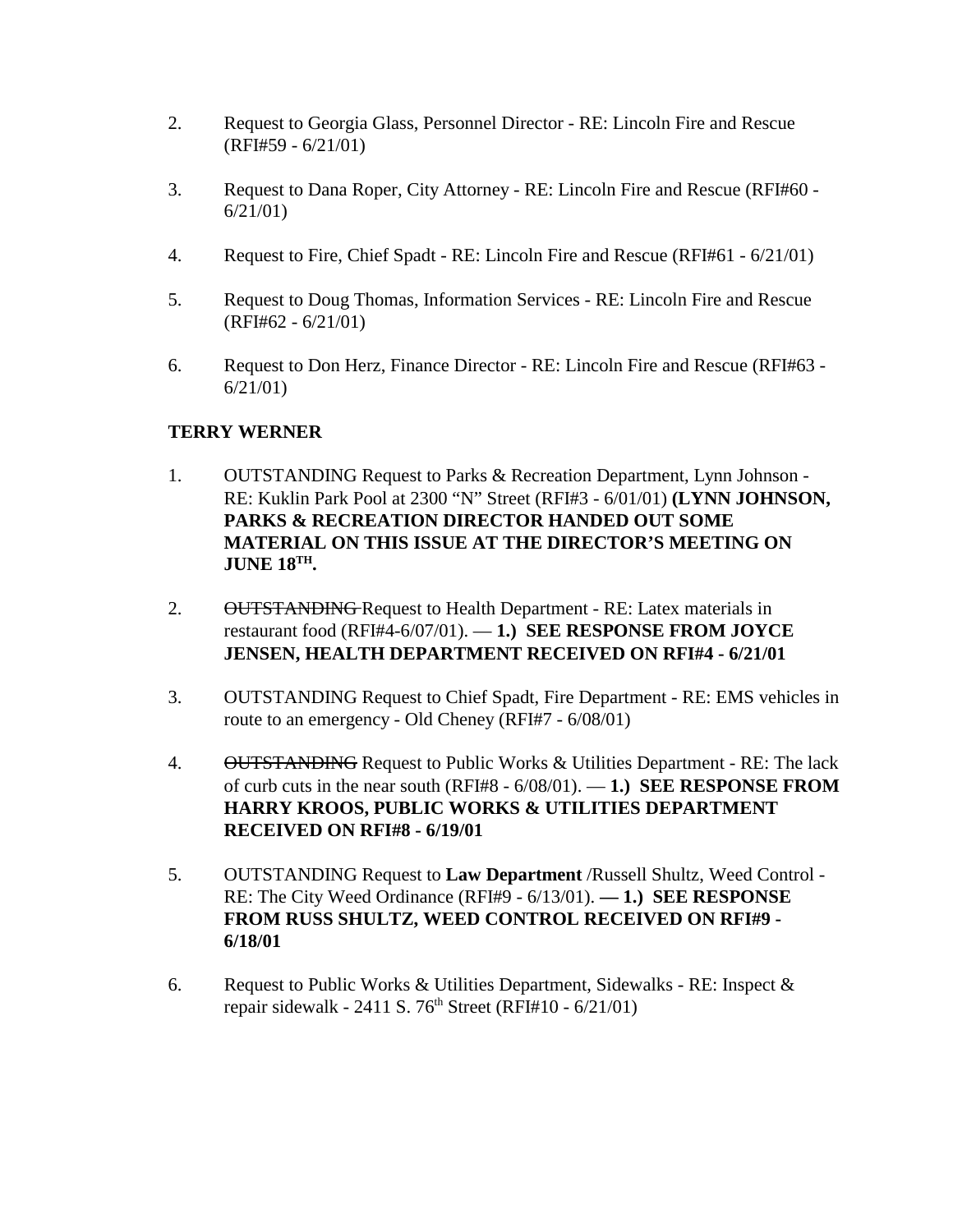### **GLENN FRIENDT**

- 1. OUTSTANDING Request to Fire Chief Spadt RE: Ambulance fund and service (RFI#1 - 6/13/01)
- 2. OUTSTANDING Request to Public Works & Utilities Department, Margaret Remmenga - RE: Parking (RFI#2 - 6/13/01). –- **1.) SEE RESPONSE FROM MARGARET REMMENGA, PUBLIC WORKS & UTILITIES DEPARTMENT RECEIVED ON RFI#2 - 6/18/01**
- 3. Request to Georgia Glass, Director of Personnel Department RE: EMS Business Manager Position (RFI#3 - 6/19/01)

# **JONATHAN COOK**

- 1. Request to Planning Department/Public Works/Fire/Law Department RE: Lazy Acres Annexation - Pine Lake Rd. Vacation (RFI#38 - 6/13/01). — **1.) SEE RESPONSE FROM MIKE DEKALB, PLANNING DEPARTMENT RECEIVED ON RFI#38 -6/20/01 — 2.) SEE RESPONSE FROM DENNIS BARTELS, PUBLIC WORKS & UTILITIES DEPARTMENT RECEIVED ON RFI#38 - 6/20/01**
- 2. OUTSTANDING Request to LES/Public Works & Utilities Department RE: Banners on utility or light poles (RFI#39 - 6/15/01)
- 3. Request to Public Works & Utilities Department/Building & Safety Department RE: Sewer Line Connection (RFI#40 - 6/20/01)

# **B. DIRECTORS AND DEPARTMENT HEADS**

#### **COUNTY COMMISSIONERS**

\*1. Memo from Kathy Campbell - RE: Conflict of Interest, Beltway Decision (See Material).

#### **FINANCE/CITY TREASURER**

\*1. Material from Don Herz & Melinda Jones - RE: Resolution & Finance Department Treasurer of Lincoln, Nebraska Investments Purchased between June 11 and June 15, 2001.

#### **HEALTH DEPARTMENT**

\*1. NEWS RELEASE - RE: Pets And Hot Weather (See Release).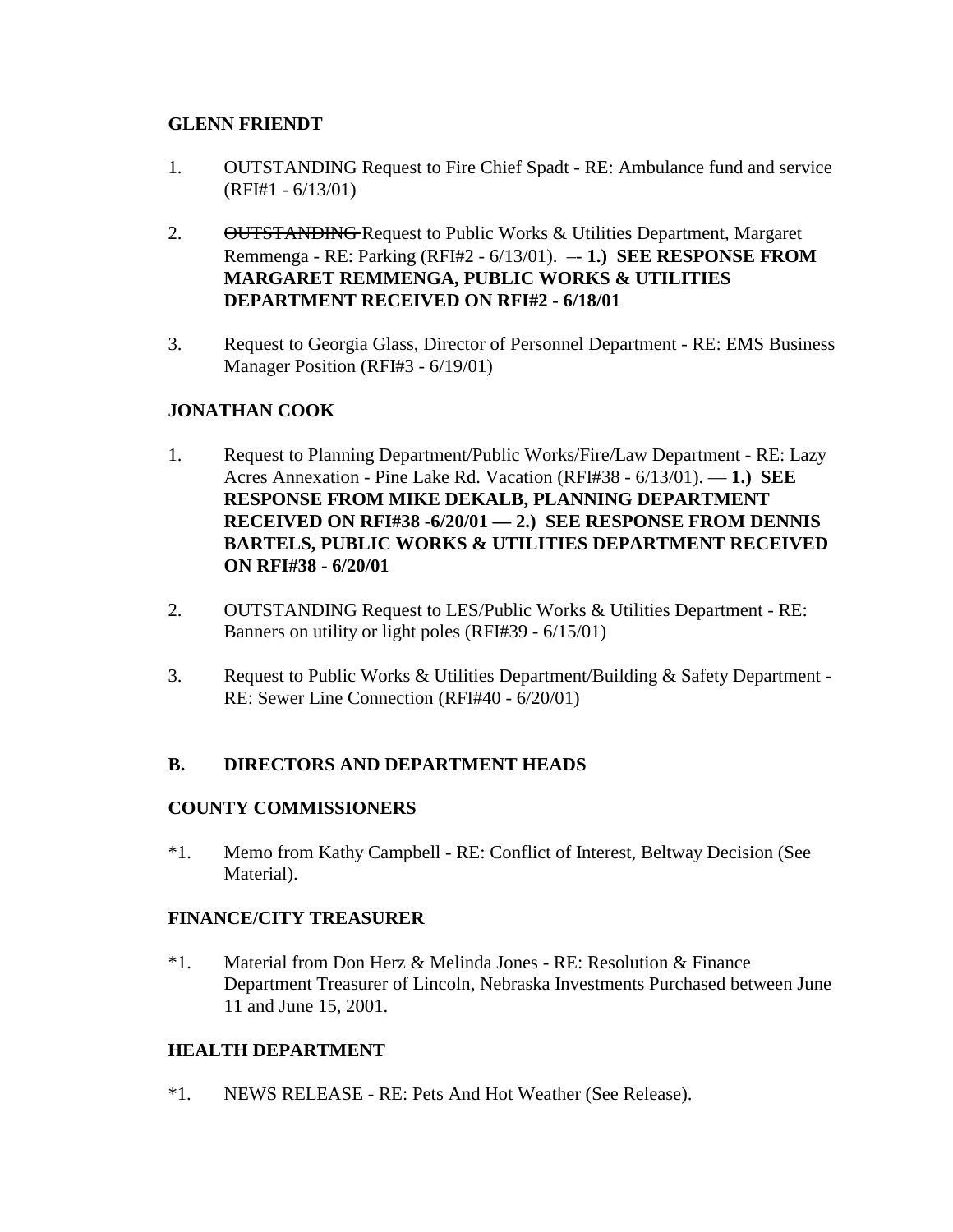#### **LIBRARY**

\*1. DIRECTOR'S REPORT - Lincoln City Libraries - Statistical Report - Monthly Categorical Report - Fund Balances - May 2001.

#### **PERSONNEL DEPARTMENT**

\*1. Response Letter from Patricia A. Kant to Mike Becker - RE: His E-Mail message indicated that he has over 10 years experience working at Rural Metro including background with patient billing - he offered to help us with billing problems we are experiencing (See Letter).

# **PLANNING**

- \*1. Letter from Jean Walker to Property Owner RE: Wilderness Park Estates South 14<sup>th</sup> & Mockingbird Lane (See Letter).
- \*2. Letter & Material from Kathleen Sellman to Kent Seacrest RE: S. 84<sup>th</sup> & Highway 2 Annexation (See Material).
- \*3. Memo from Kathleen Sellman & Allan Abbott RE: Comprehensive Plan Amendment #94-61: Kawasaki and Wild Rose Lane (See Memo).

# **PLANNING COMMISSION FINAL ACTION . . . . .**

- \*1. Final Plat No. 01005 Vavrina Meadows  $7<sup>th</sup>$  Addition (So. 20<sup>th</sup> Street and Herel Street) Resolution No. PC-00674.
- \*2. Combined Use Permit/Special Permit No. 18 (Outdoor seasonal sales at So. 70<sup>th</sup>  $\&$ "A" Streets) Resolution No. PC-00673.

# **PUBLIC WORKS & UTILITIES DEPARTMENT**

\*1. Response Letter from James R. Visger to Larry Craig - RE: The condition of N. 56th Street

# **C. MISCELLANEOUS**

\*1. Letter from Lynn Darling - RE: Many conferences dealing with current development problems (See Letter).